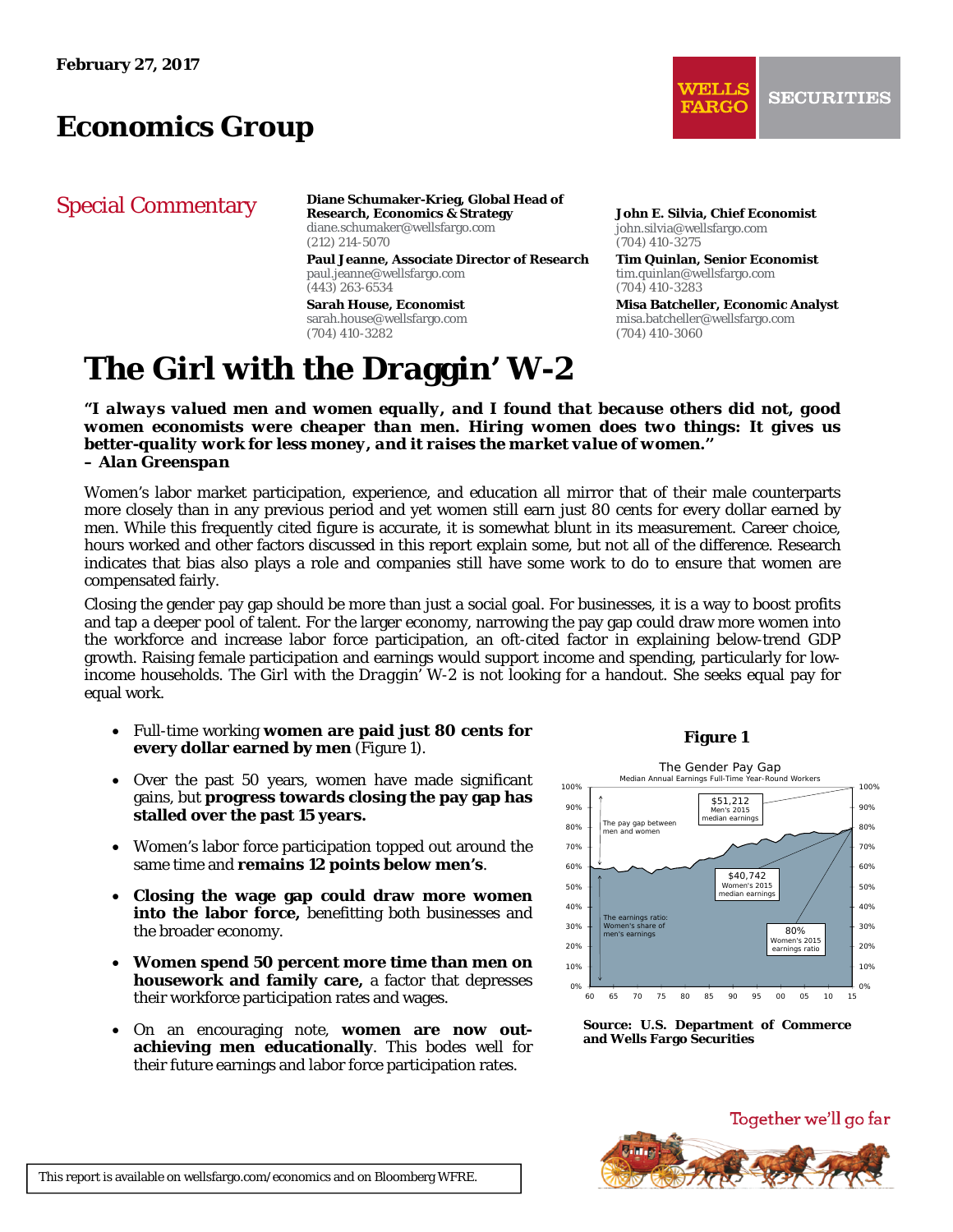-20% -18% -16% -14% -12% -10% -8% -6% -4% -2% 0%

65-  $69$ 70- 74 75+

# **The Girl with the Draggin' W-2**

On many fronts, women are on more equal footing with men than at any time in history. Women hold public office, serve in combat roles in the military, and are ordained in many religious denominations. The same holds for women's progress in the labor market. Women's participation, experience, education and earnings all mirror that of their male counterparts more closely than in any previous period and yet women are still compensated at a significant discount. As we detail in this report, much of the difference can be explained. Addressing the rest of the pay gap may be the key to unlocking growth at the macro level and improving business profitability.

# **The "Mommy Track" and Other Factors Behind Lower Participation**

To break down the gender pay gap, we start by acknowledging that women have less experience in the workforce relative to men. However brief, greater time spent out of the labor force slows women's accumulation of job-specific skills for which employers naturally pay a premium. About 14 percent of the wage gap can be explained by women having less work experience.1

The decision for women to work has not always been easy, as segments of the workplace have historically been less welcoming for women. After joining the workforce in increasing numbers from the late-1940s to the late-1990s, female labor force participation plateaued and remains more than 12 percentage points below that of men (Figure 2).

The gender participation gap varies widely by age (Figure 3). While female teenagers are just as likely to be in the labor force as males, the participation gap grows and peaks when women reach their 30s and are most likely to have young children. Although fewer mothers are exiting the workforce after having their first child relative to prior generations, childcare considerations clearly take a toll on the participation rates of mothers with young children (Figure 4). The cost of childcare has increased twice as fast as household income over the past 15 years.2 Meaning, it often makes more sense for one parent (usually the woman) to stay at home with the children rather than work and have all or most of that paycheck consumed by childcare expenses.



*Women's participation has stagnated.* 

*About 14 percent of the wage gap can be explained by less work experience.* 

*Childcare costs have been growing twice as fast as household income.* 

1

### **Source: U.S. Department of Labor and Wells Fargo Securities**

Whether this is by choice or by social expectation, women still take on the greater share of childcare and household responsibilities. Women spend about 50 percent more time each day than men on housework and more than double the amount of time caring for children.3 These traditional social roles, the high cost of childcare and a lower level of earnings keep a larger

**<sup>1</sup> Blau, Francine D. and Lawrence M. Kahn (2016). "The Gender Wage Gap: Extent, Trends, and**  Explanations." NBER Working Paper No. 21913, Jan. 2016. Estimates are for the wage gap in 2010.<br><sup>2</sup> Between 2000 and 2015, the Consumer Price Index for child care and nursery school rose an average of

**<sup>7.0</sup> percent per year compared to a 3.5 percent average annual increase in the median household income. 3 American Time Use Survey, 2015. U.S. Bureau of Labor Statistics.**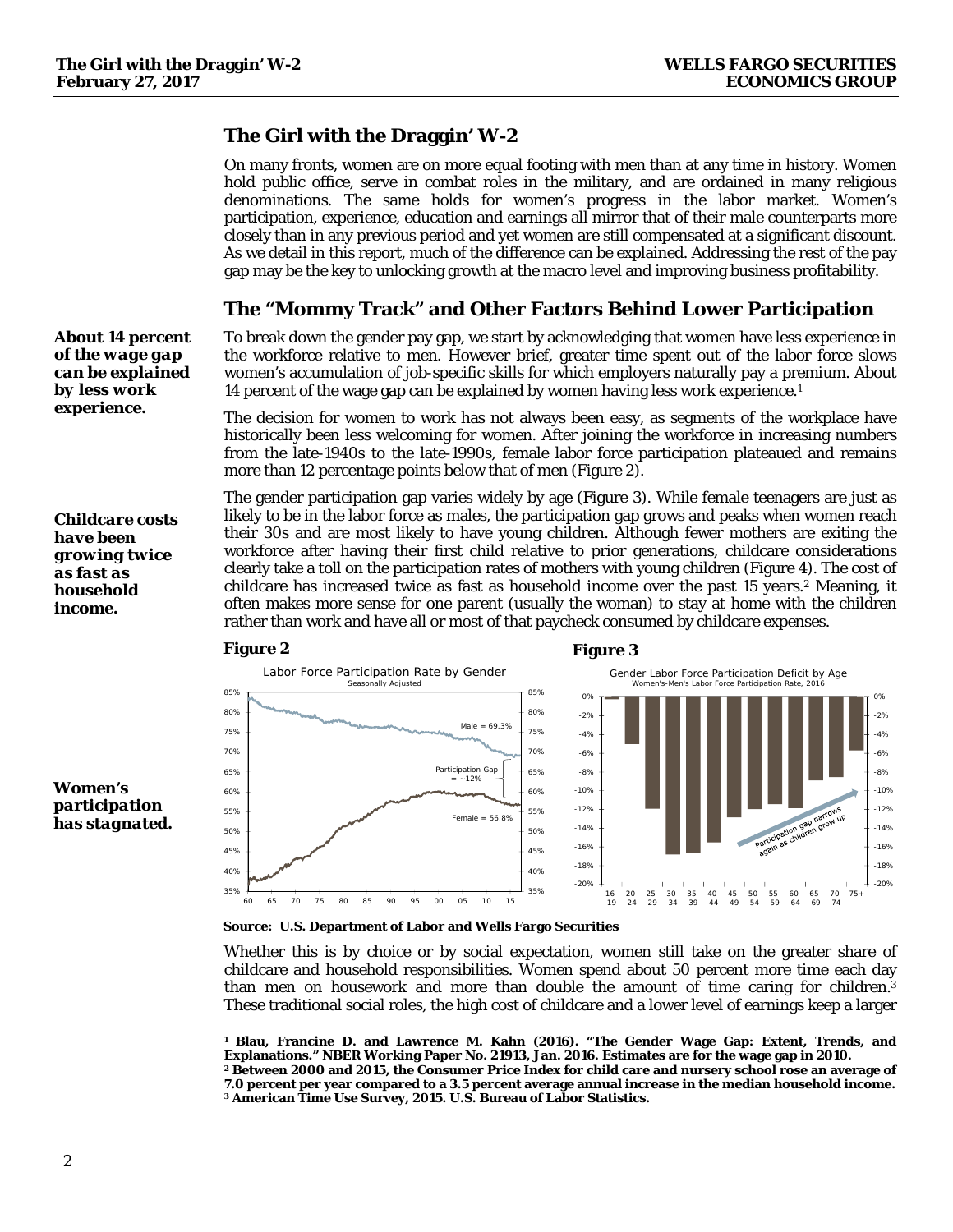share of women outside the labor force even if they would like a job. In 2015, the number of women who wanted a job but were not currently looking due to childcare or family responsibilities was nearly four times greater than the number of men.4

Lower participation rates, in part, reflect more fluidity among women in the workforce. While women are increasingly the primary breadwinners in their household, for more than 70 percent of working married couples, men still out-earn women. With women more likely to be the secondary source of income, there may be less pressure to find a job or remain employed. As such, women are less likely to join the labor force; rather than being "pushed" by financial need or social expectation, a subset of women are able to wait for the "pull" of a suitable job opportunity. As a result, women to some extent serve as a "swing" source of labor and a second source of income.

# **Who's Got Time for a Career with Multiple Jobs and Housework?**

Of course, for many households, that second income is vital and participation is required. Balancing financial needs and/or the desire for a career, alongside household and family responsibilities, leads to a higher share of women working part time. Fewer hours worked also contribute to the lower levels of cumulative experience that explains a portion of the wage gap.

Although most choose to work part time, a consistently greater share of working women report being under-employed compared to men. Like all under-employed workers, limiting working hours restricts the acquisition of skills and experience that are vital to career advancement and earnings growth. Having to piece together multiple jobs rather than a single full-time job can also limit career advancement (as well as access to employer-sponsored benefits), and we note that a higher share of women work more than one job to make ends meet.<sup>5</sup>

Even for women who are considered employed full time, on average they tend to work fewer hours than full-time working men each week (40.7 hours vs. 43.5 hours in 2015). Here again, household and family responsibilities seem to factor into the employment experience of women; married mothers employed full time still spend roughly an hour more per day on housework and family care than married fathers (Figure 5).



**Source: U.S. Department of Labor and Wells Fargo Securities** 

*For more than 70 percent of working married couples, men earn more.* 

*Full-time working* 

*day on* 

*married moms still spend an hour more per* 

*housework and childcare.* 

 $\overline{a}$ **4 In 2015, 25.2 percent of women who were not in the labor force but wanted a job reported not looking for work due to childcare or family responsibilities. In comparison, only 6.8 percent of men met these** 

**criteria, according to data from the U.S. Bureau of Labor Statistics' Current Population Survey. 5 In 2015, 5.3 percent of working women held multiple jobs compared to 4.5 percent of men. The gap widens when looking specifically at never-married workers (6.2 percent for women vs. 4.2 percent for men) and widowed, divorced or separated workers (5.9 percent for women vs. 4.3 percent for men).**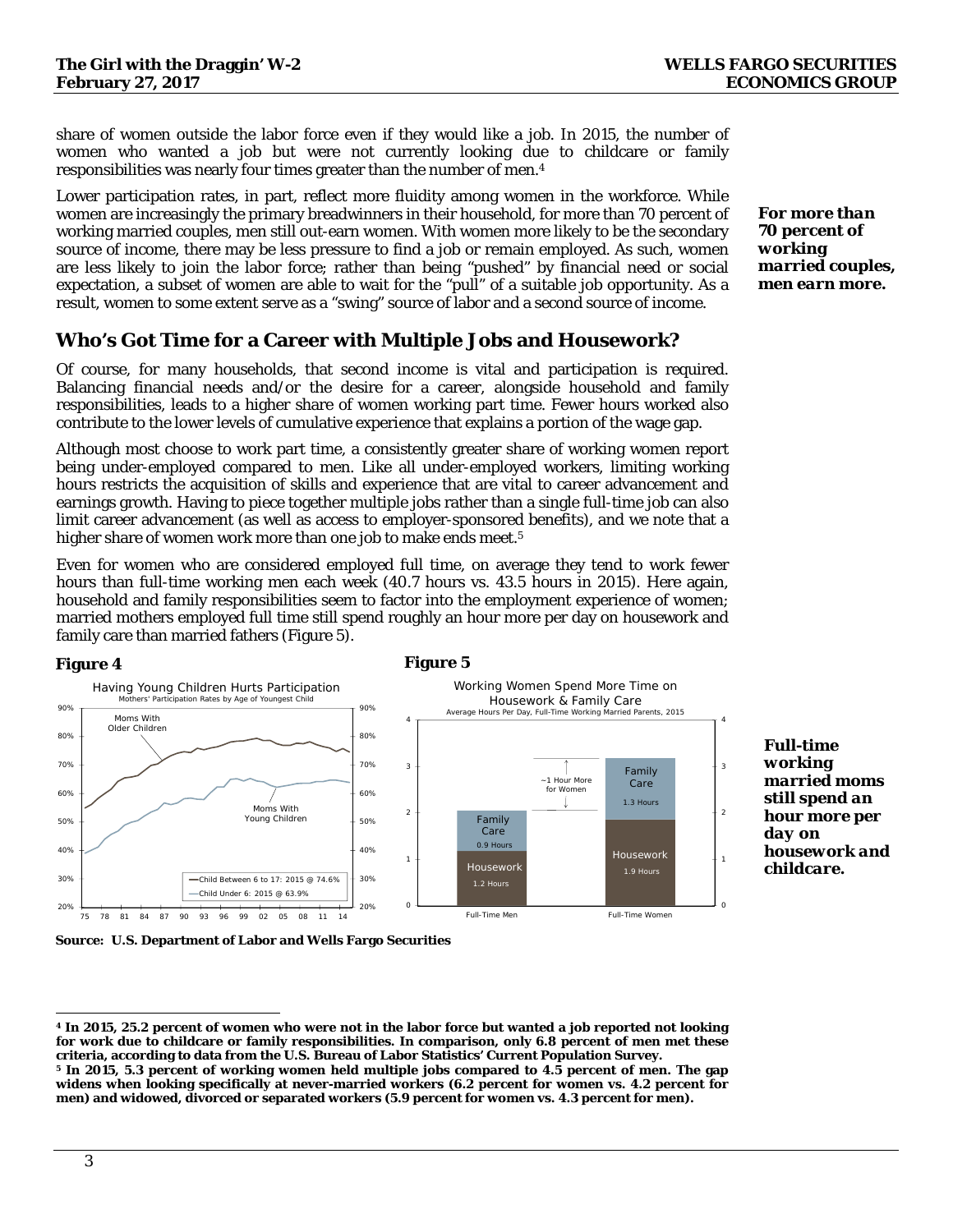### **Lowering Occupational Gender Barriers for Women…And Men**

*Differences in industry and occupation account for half of the wage gap.* 

*Educational attainment reduces occupational differences.* 

*jobs.*

Differences between professions in which men and women work are the largest cause of the gender pay gap. While it is well known that certain jobs tend to be disproportionately male/female (e.g., men are five times more likely to be engineers while women are nine times more likely to be receptionists), it is less known that these gender differences in industry and occupation account for half of the wage gap.6

Industry and occupational differences between genders can be attributed to an array of factors, such as employment trends, educational attainment, individual preferences and even social expectations. Employment data show that women have generally secured jobs in occupations that have registered the most rapid growth over the past three decades (Figure 6). From 1985 to 2016, net payroll growth was the fastest among managers and professionals and, over this period, women's representation in these occupations saw the largest increase. Educational attainment also plays a role in the distribution of men and women among occupations. Research suggests that, in general, the higher the level of educational attainment, the smaller the occupational differences between genders.7

### **Figure 6** Figure 7



### **Source: U.S. Department of Labor and Wells Fargo Securities**

While the legacies of gender sorting in the labor market cast a long shadow, women have made substantial strides in several key occupational categories in recent decades. The share of women in management, business and financial occupations has grown considerably over the past 30 years, rising roughly 10 percentage points from 34 percent in 1985 to 44 percent today. Notably, the percentage of women in management occupations alone has also risen, reaching nearly 40 percent in 2016 (Figure 7). Still, women remain underrepresented in higher-level roles, with females accounting for just 16 percent of C-suite positions<sup>8</sup> and only 4.6 percent of  $\angle$ 500 CEOs.9 This contributes to women's underrepresentation among the nation's top earners, with just 9.5 percent of females claiming that title.<sup>10</sup> Moreover, women's concentration in management varies considerably by industry, with females holding management roles in lowerpaying fields. It bears noting that stereotypes and gender barriers have limited job options for both men and women. The share of male registered nurses has more than tripled since 1970, but men remain less than 12 percent of total employment.

 $\overline{a}$ **6 Blau and Khan (2016). Blau and Khan found that occupation and industry accounted for 32.9 percent** 

<sup>&</sup>lt;sup>7</sup> Wootton, Barbara (1997). "Gender Differences in Occupational Employment." *Monthly Labor Review*.<br>8 Author calculations based on Korn Ferry analysis of top 1,000 U.S. companies by revenue in June 2016.

**C-Suite positions include CEO, CFO, CIO and CMO.** 

**<sup>9</sup> Catalyst. "Pyramid: Women in S&P 500 Companies." New York: Catalyst, September 19, 2016.**

**<sup>10</sup> Ibid. Top earners are defined as the 5-7 executives whose earnings companies are required to disclose.**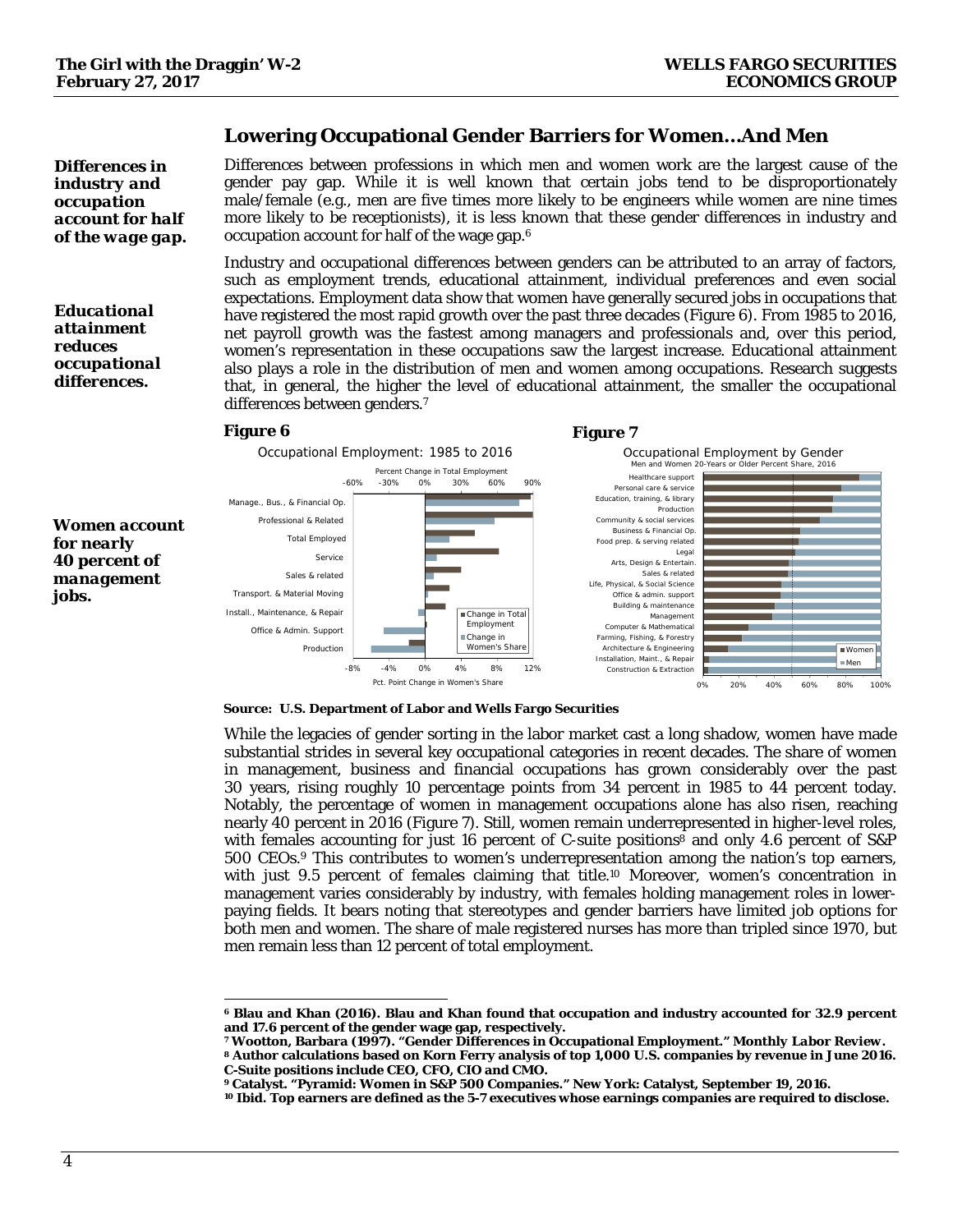Even in female-dominated fields, men tend to earn more. Among full-time working men and women in the same nursing fields, male nurses make about 10 percent more than female nurses on average.11 In fact, men earn more in nearly every occupation category (Figure 8). Moreover, when you compare jobs that require similar skills and education, but contrast by gender, the earnings discrepancies become apparent. For example, the median earnings of janitors (mostly male) is roughly 30 percent higher than the median earnings for maids and housecleaners (mostly female). When women move into male-dominated fields, research shows that the pay in those jobs drops relative to other occupations.12 In other words, as women become more prevalent in a profession, the work in that field, and therefore the earnings, get devalued.

# **If Not for Education, Pay Gap Would Be Even Bigger**

Differences in educational attainment, a reflection of workers' skills, can help to explain variations in pay. Lower educational attainment was once a contributing factor to the gender wage gap, but in recent years has become an advantage for women. The pay gap would be roughly 6 percent *larger* if it were not for the fact that women are now out-achieving men educationally.13

In 1991 the share of young women enrolled in college surpassed the enrollment rate for young men, and the gap has widened over time (Figure 9). This trend has shifted the gender balance at U.S. universities; women now account for the majority—56 percent—of the 10.5 million students enrolled in four-year undergraduate programs as of Fall 2015. The recent strides made by young women have put the share of total women with a college degree on par with men, with one-third of both the male and female populations holding a bachelor's degree or higher.

### **Figure 8** Figure 9 \$24K \$28K \$29K \$31K \$36K \$49K \$62K \$68K  $s63k$ \$78K \$61K \$87K \$100K **S101K** \$41K \$53K  $$80K$  $883K$ **\$95K** \$131K \$0K \$50K \$100K \$150K Preschool & kindergtn. teachers Construction laborer Secretaries & admin. assistants Librarians Registered nurses **Architects** Computer programmers Financial managers Chemical engineers Chief executives In Nearly Every Occupation, Men Earn More Median Annual Earnings, Full-Time Workers, 2014 Men **■Women** 15% 20% 25% 30% 35% 40% 45% 50% 67 71 75 79 83 87 91 95 99 03 07 11 15 Enrollment Rates of 18 to 24 Year-Olds Degree Granting Post Secondary Institutions, Percent Males: 2014 @ 37.3% Females: 2014 @ 42.8% Women began enrolling at greater rates than men and the gap is widening

**Source: U.S. Department of Labor, U.S. Department of Education and Wells Fargo Securities** 

# **Sizeable Portion of the Pay Gap Remains Unexplained**

Recall the statistic cited in the introduction that the average full-time working woman earns roughly 80 cents to the dollar of a full-time working man—or \$10,470 less annually. While this figure is accurate, it is a somewhat blunt measurement that obscures a complex issue. As we have detailed in this report, the differences surrounding men and women's time in and out of the labor force, industry/occupational choice and education all contribute to the gender pay gap. A portion of the gender wage gap, however, remains unexplained. When controlling for a host of *Men earn more in nearly every occupation.* 

*Women make up the majority of undergrad enrollment.* 

15% 20% 25% 30% 35% 40% 45% 50%

 $\overline{a}$ **11 Christin, Liana (2013). "Men in Nursing Occupations." American Community Survey Highlight Report. U.S. Census Bureau.** 

**<sup>12</sup> Levanon, Asaf, Paula England and Paul Allison (2009). "Occupational Feminization and Pay: Assessing Causal Dynamics Using 1950–2000 U.S. Census Data."** *The University of North Carolina Press***. 13 Blau and Kahn (2016).**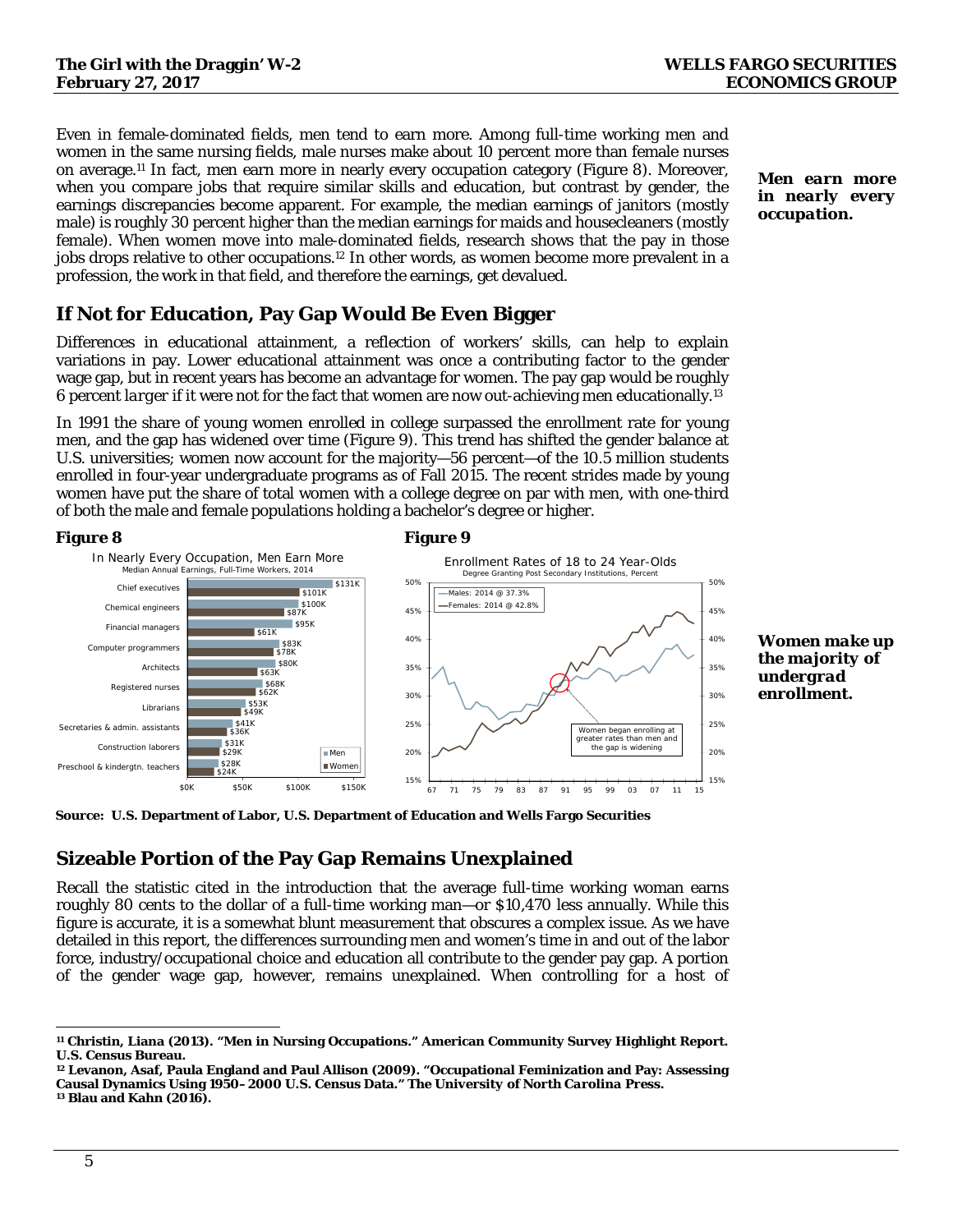characteristics, 38 percent of the earnings gap is still unaccounted for (Figure 10).14 Some of the unexplained shortfall may be due to discrimination. While explicit pay discrimination has become much less common, research suggests implicit/unconscious biases (e.g., working mothers can be perceived as less committed, female students in the sciences can be viewed as less competent) persist and can prevent women from entering better-paying occupations.15

Other characteristics also play a role. Women are four times less likely to ask for a raise compared to men; when they do ask, women typically request 30 percent less<sup>16</sup> and are viewed more negatively than men for asking.17 In addition, women are more likely to have mentors at work, but men are 46 percent more likely to have a sponsor—a senior leader who advocates on his behalf and directly helps in obtaining promotions and/or raises.18

A wage-penalty for needing to work more flexible hours is another factor. Employers may be increasingly comfortable with employees working from home from time to time or leaving the office early only to log back in after the kids are in bed, but that flexibility comes at a cost. Women, given their greater likelihood to be single parents or the primary caregiver, often require more flexibility.19



### **Figure 10**

**Source: Blau & Kahn 2016 and Wells Fargo Securities** 

*Women are less likely to ask for a raise and more likely to be perceived negatively if they do.* 



 $\overline{a}$ **14 Blau and Kahn (2016). Authors control for experience, industry, occupation, education, region, race and unionization. In 2010, the 38 percent of the gender wage gap totaled \$0.09 per dollar. A 38 percent** 

<sup>&</sup>lt;sup>15</sup> Correll, Shelley J., Stephen Benard and In Paik. (2007). "Getting a Job: Is There a Motherhood **Penalty?"** *American Journal of Sociology***, 112 (5): 1297-1338.** 

**Moss-Racusin, Corrine A., John F. Dovidio, Victoria L. Brescoll, Mark J. Graham and Jo Handelsman (2012). "Science Faculty's Subtle Gender Biases Favor Male Students."** *Proceedings of the National* 

*Academy of Science (PNAS)*, 109 (41): 16474-16479.<br><sup>16</sup> Babcock, Linda and Sara Lashever (2003). "Women Don't Ask: Negotiation and the Gender Divide."<br>*Princeton University Press*.

*Princeton University Press***. 17 Bowles, Hannah Riley, Linda Babcock and Lei Lai (2007). "Social Incentives for Gender Differences in the Propensity to Initiate Negotiations: Sometimes It Does Hurt to Ask."** *Organizational Behavior and Human Decision Processes*, 103: 84-103.<br><sup>18</sup> Hewlett, Sylvia Ann, Melinda Marshall and Laura Sherbin (2012). "Sponsor Effect 2.0: Road Maps for

**Sponsors and Protégés."** *Center for Talent Innovation***. 19 Goldin, Claudia (2014). "A Grand Convergence: Its Last Chapter."** *American Economic Review***, 104 (4):** 

**<sup>1091-1119.</sup>**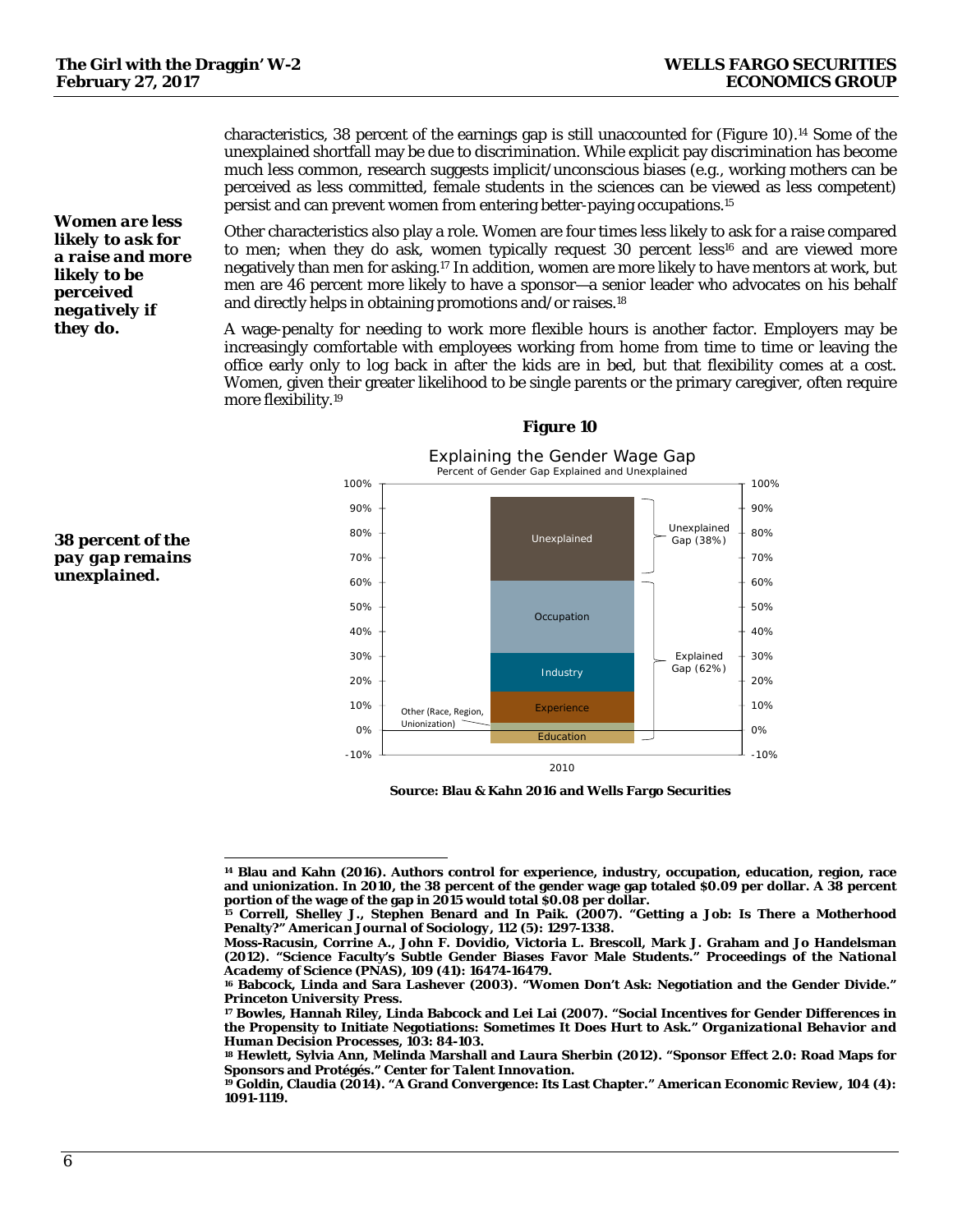# **One Way to Fix Lower Growth: Close Gender Gaps**

Lower GDP growth has been a significant issue facing the economy since the 2008-09 recession, and slower growth in the labor supply is part of the problem. On that basis, there is an economic case to be made for closing the gender wage gap. As women's earnings were improving relative to men's in the 1970s-1980s, the opportunity cost of sitting on the sidelines rose.<sup>20</sup> Therefore, further convergence in the pay gap, achieved by paying women more, might help to lift female labor force participation and support growth in the labor supply.

The importance of the opportunity cost between formal (conventional job) and non-market work (housework and child-rearing) for women is highlighted in the rising labor force participation rates for women as education, and therefore earnings, increases (Figure 11). Put simply, more education leads to higher-paying jobs and higher pay pulls people off the sidelines. Higher earnings and more education also encourage women to extend their careers later in life.21 On that basis, further gains in education among women would likely increase the labor supply and boost economic growth.

Closing the remaining participation gap and drawing more women into the workforce would support both economic growth and real household incomes. As shown in Figure 12, family income was greatly enhanced over the past 40 years by more women—particularly mothers—entering the workforce.22 Considering that 83 percent of single-parent households are headed by women, closing the earnings gap could support the economic mobility of future generations by providing more financial resources for those children to climb the economic ladder later in life.



### **Figure 11** Figure 12



**Source: U.S. Department of Labor, U.S. Department of Commerce and Wells Fargo Securities** 

# **The Business Case for Gender Diversity**

Beyond boosting broad economic growth and mobility, businesses could benefit directly by helping women achieve more equitable labor market outcomes—particularly in terms of earnings. Since women take home less pay than men and lower-income households have a greater propensity to spend incremental income, closing the gender pay gap could boost consumer spending.

*There is an economic case to be made for closing the gender wage gap.* 

*Closing the earnings gap could support the economic mobility of future generations.* 

*Family income has been greatly enhanced by more women entering the workforce.* 

 $\overline{a}$ **20 Other reasons for the rise in female participation rates through the 1990s included improvements in household technology, more control over family planning, rising education and changing social attitudes towards women and work.** 

**<sup>21</sup> The share of women age 65 and over who are employed has risen from 7 percent in 1985 to 15 percent in 2016, with employment rates rising as educational attainment increases. 22 Urahn, Susan (2012). "Pursuing the American Dream: Economic Mobility Across Generations."** *The* 

*Pew Charitable Trusts***.**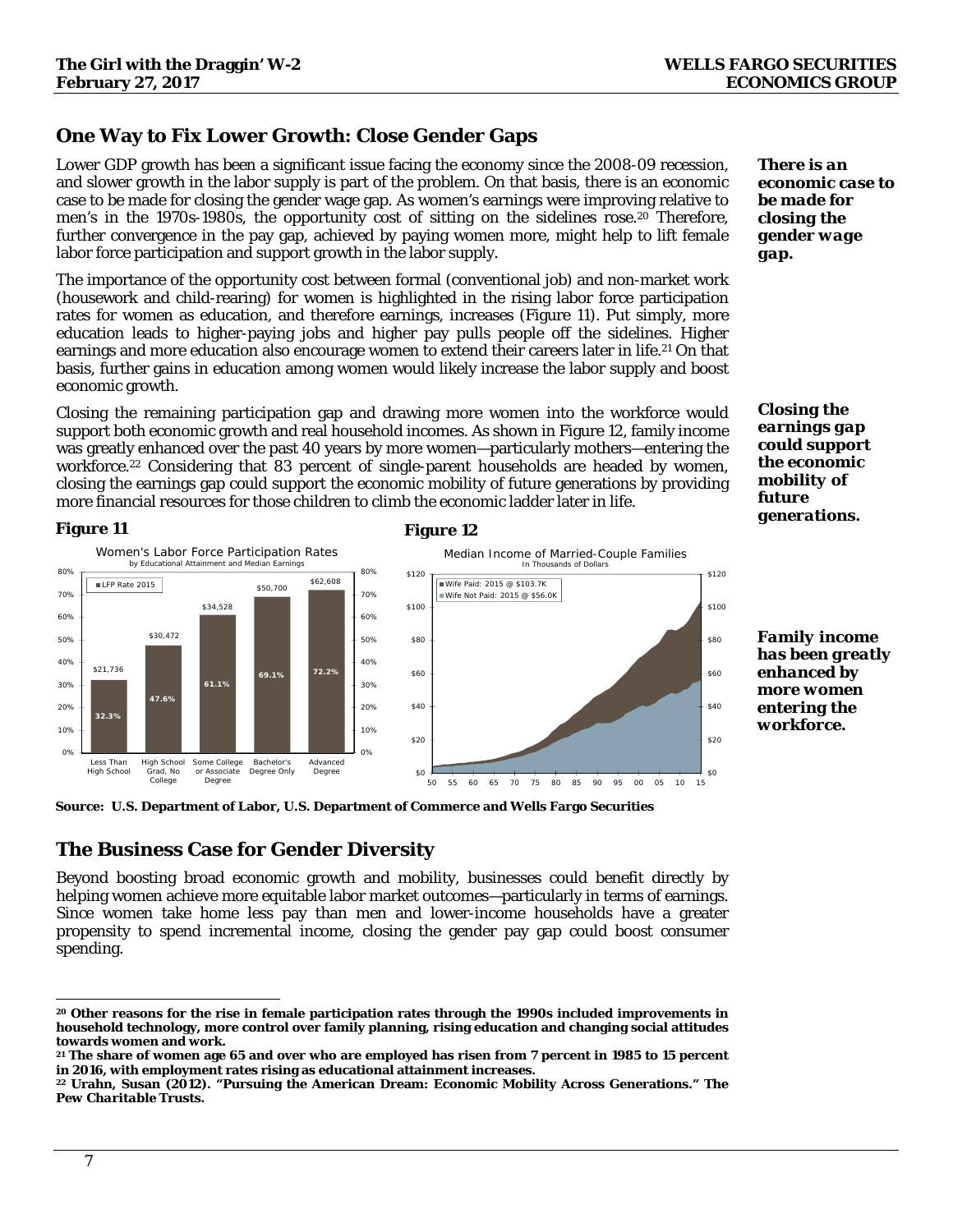*Having more women in senior leadership roles boosts sales and profits.* 

Individual company performance also stands to benefit from women being on more equal footing with men. Having a greater number of women on corporate boards has been linked to stronger company performance23 as well as better corporate oversight.24 Similarly, having more women in senior leadership roles<sup>25</sup> and a gender-diverse workforce more broadly boosts a company's bottom line through higher sales and higher profits.26 By including more women in management positions, diversity of thought and decision making improve. Company leadership is better able to identify with women and develop products and services that meet the needs of half of the U.S. consumer base. At the same time, a more inclusive work environment can reduce employee turnover and its associated costs.<sup>27</sup>

*The Girl with the Draggin' W-2* is not looking for a handout. She seeks equal pay for equal work. When she does better, we'll all do better.

 $\overline{a}$ **23 Carter, David, Frank D'Souza, Betty J. Simkins and W. Gary Simpson (2007). "The Diversity of Corporate Board Committees and Firm Financial Performance." Oklahoma State University Working Paper, Department of Finance.** 

<sup>&</sup>lt;sup>24</sup> Adams, René B. and Daniel Ferreira (2009.) "Women in the Boardroom and Their Impact on Governance and Performance," *Journal of Financial Economics*, vol. 94 (2009): p. 291-309.

**Governance and Performance,"** *Journal of Financial Economics***, vol. 94 (2009): p. 291-309. 25 Noland, Marcus, Tyler Moran and Barbaba Kotschwar. (2016). "Is Gender Diversity Profitable? Evidence from a Global Survey." The Peterson Institute for International Economics, Working Paper Series, WP 16-3.** 

<sup>&</sup>lt;sup>26</sup> Badal, Sangeeta. (2014). "The Business Benefits of Gender Diversity." Gallup Business Journal.<br><sup>27</sup> Center for Advanced Human Resource Studies. (2010). "Paving The Path to Performance: Inclusive

**Leadership Reduces Turnover in Diverse Work Groups." CAHRS ResearchLink No. 3***.* **Ithaca, NY: Cornell University, ILR School.**